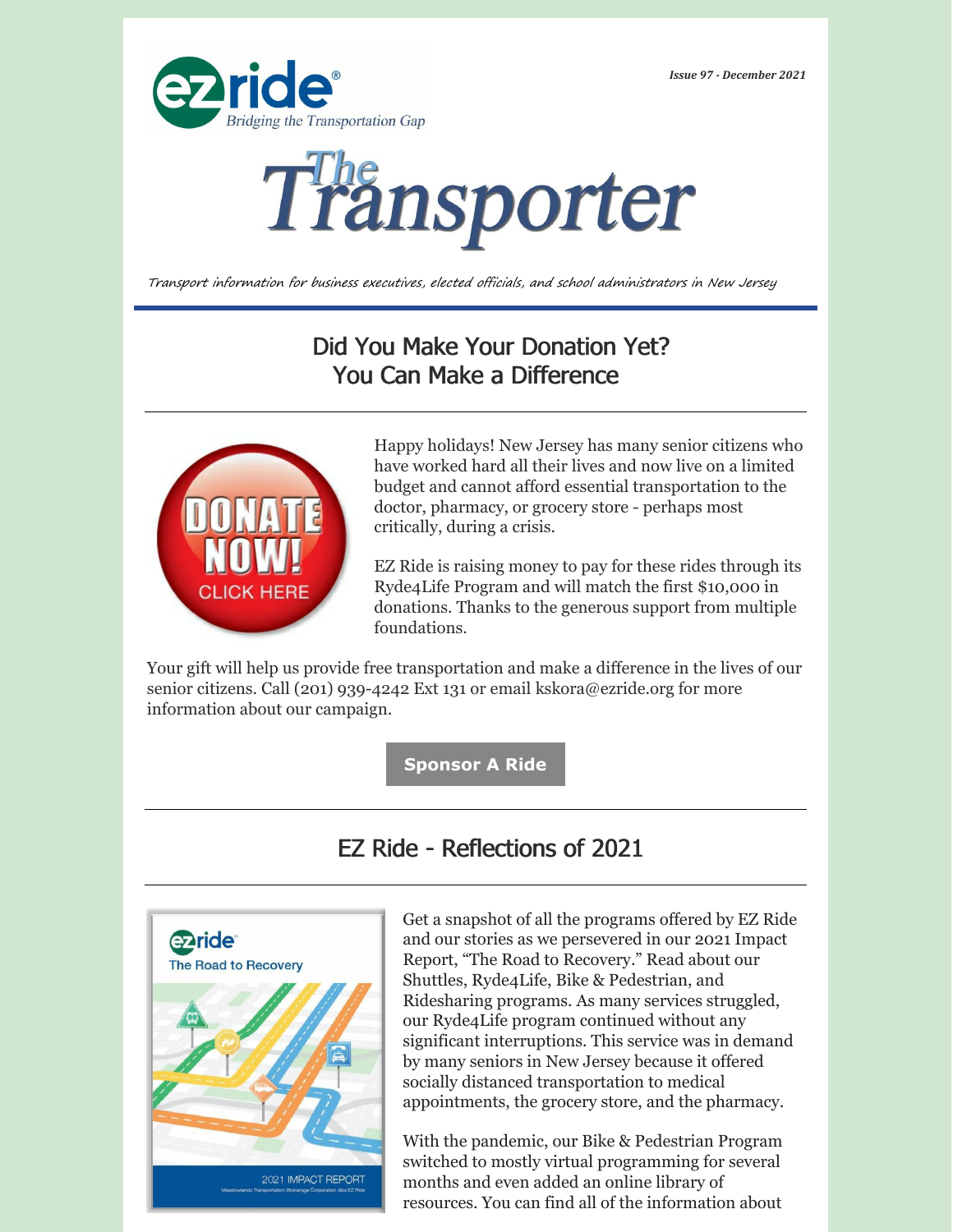our programs in one convenient place. And you can find copies of previous reports on our *[website](https://ezride.org/annual-reports/)* as well.

**EZ Ride [Impact](https://ezride.org/wp-content/uploads/2021/12/2021_Annual-Report.pdf) Report 2021**

# Vanpools – They Are Coming Back!



With a shortage of talent and some people returning to the office, New Jersey businesses are thinking of setting up vanpools to help employees with their commute. Some employers like Nuts.com, a premier purveyor of dried fruits and nuts in Cranford, help several valued employees commute from the Bronx to their factory in New Jersey with a vanpool. Another company, Garfield

Buff Company, a family-owned and operated business in Fairfield, initiated their first 15 passenger vanpool to help their employees commute from Bronx, New York to Fairfield.

With subsidies from NJ Transit, each vanpool gets \$175 per month, and those vanpools that travel on HOV lanes on the New Jersey Turnpike are eligible for an additional \$150/month. Employers can choose to partially or fully subsidize the vanpool cost, and EZ Ride helps with the setup and application process to start a new vanpool.

If you are interested in starting a new vanpool or joining one of our existing vanpools, please contact EZ Ride at (201) 939-4242 Ext.131 or email [kskora@ezride.org](mailto:kskora@ezride.org).

**Vanpool [Program](https://ezride.org/transportation/vanpools/)**

#### Ryde4Life – A Transportation Lifeline



Essex County reached out to EZ Ride a year before the pandemic to use our *Ryde4Life* program to supplement their in-house transportation. Initially, we provided about 500 trips per month, and this November, the ridership went over 1,200 trips. The average cost per ride remained the same - approximately \$17. Through this partnership, riders receive rides for free, which are paid for by Essex County. Each day, the county provides EZ Ride a list of the trips needed on the following day. The rides are coordinated

by EZ Ride and provided by Lyft or Uber. This popular program offers members the flexibility to schedule their personal transportation Monday – Friday between 8 a.m. – 8 p.m. and Saturdays from 8 a.m. – 5 p.m.

Ryde4Life helps augment the transportation offered by counties and towns. EZ Ride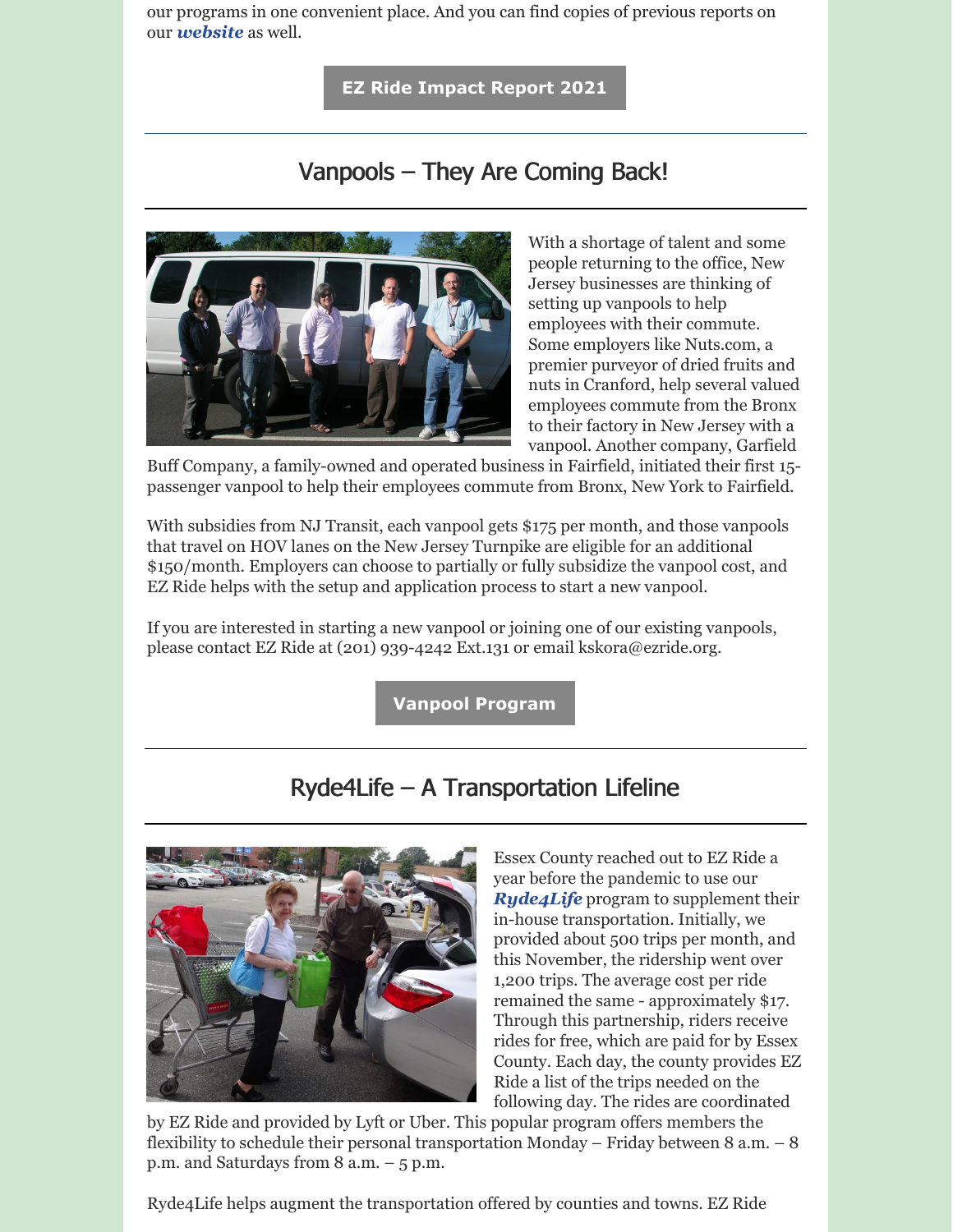coordinates all trips and provides summary reports for all fulfilled rides. If your county or town is interested in participating and would like more details about the Ryde4Life program, please call (201) 939-4242 ext. 131.

**[Ryde4Life](https://ezride.org/transportation/senior-transportation/) Program**

# Free Technical Assistance for Municipalities to Implement Complete Streets





The North Jersey Transportation Planning Authority (NJTPA) has launched the Complete Streets Technical Assistance Program in partnership with Sustainable Jersey (SJ), the Voorhees Transportation Center at Rutgers University (VTC), and Together North Jersey (TNJ). This program allows municipal governments to receive free direct

technical assistance to complete tasks and projects that advance Complete Streets initiatives within their jurisdiction.

The five types of project assistance available include:

- 1. Development of a Bicycle Corridor or Bicycle Network Plan
- 2. A Complete Streets Conceptual Rendering
- 3. Temporary Demonstration Project Guidance
- 4. A Walkable Community Audit with report and recommendations
- 5. Guidance on the Development of a Complete and Green Streets Policy

The application period for the 2022-2023 program opened on December 6, 2021. The duration of the program will be from three to six months with the project starting between March 2022 and February 2023.

**[Apply](https://www.sustainablejersey.com/index.php?id=451) Here**

# Sustainable Jersey Grants Program – Application Deadline is February 11



The PSEG Foundation is contributing \$200,000 to support local sustainability initiatives in municipalities and schools across the state.

The funding cycle will award:

- -Four (4) \$20,000 project grants
- -Eight (8) \$10,000 project grants

-Twenty (20) \$2,000 project or green team support grants

**Program [Information](https://www.sustainablejersey.com/grants/pseg-cycle/)**